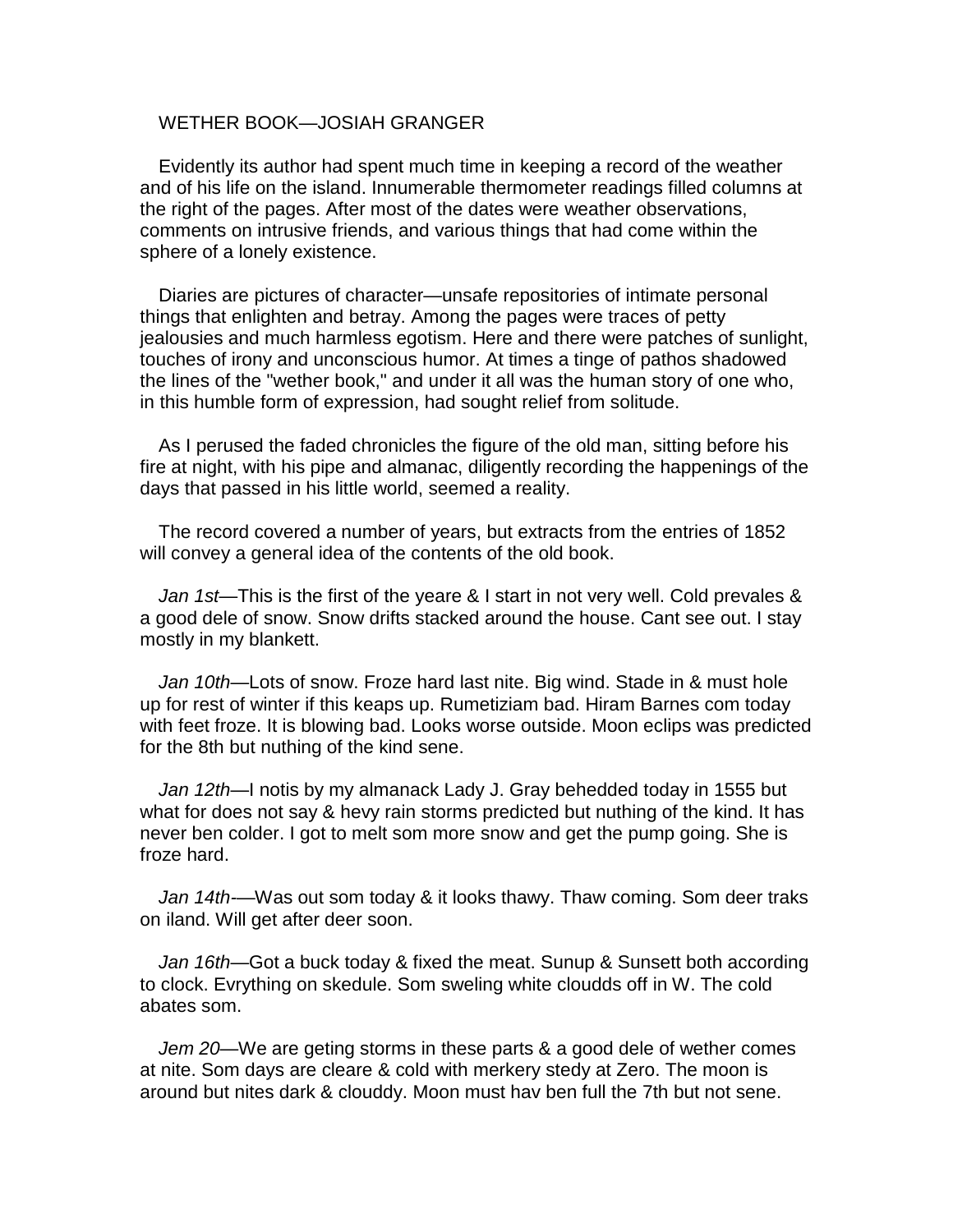*Jem 31st*—Month closes mild yet flying snow. River ice som places over a ft. thick. This has ben a remarkabel month. Thare was too much wether in Jan. The merkery gets funny now and then. I dont think eny thennomter is akkerate.

*Feb 2nd*—Big thaw has com & erly in the morning a shour of rain. Got a buck on the ice at the marsh & got the meat home late. This was yesterdy. Snow is all mushy. This has ben a quere day. It is now 5 P.M.

*Feb 3rd*—Snow flurrys mixed with rain. Ice braking som. I heare meney cracks out on the river. As I sett down to rite in my wether book I beleve the back bone of the winter is broke.

*Feb 5-6-7-8-9-10*—Had 1 nice brite day & ever sence a whopping big storm. Big drifts. Cant see out. Must get some backake ointmint. Full moon was on the 5th. Good thing I got a lot of wood in. I notis in my almanack storms probabel this month & this is rite.

*Feb 15th*—Out yesterdy & 20 inches snow in woods. Shot 3 patriches near the house. Wolves yelld all nite. Sene gese flying N. but they beter go back. It is warmer thow. Som deer crossed river last nite. This is being a remarkabel month. Cool & misty air prevales as I rite.

*Feb 20*—I was down to the marsh. This was yes- terdy. Got 36 rats from 42 trapps. 2 trapps lost. Som rat houses near chanel butted out by ice moving along. Sene som gese very high going N. One I think was a flock of swanns. Fogg & sleat lonite.

*Feb 21-22-23-24-25—*All bad days. G. Washington had a birthday on the 22nd. That was my birthday too. The politicks would make him sick if he could see them now. Thares lots of dead pepil that would not like what is now going on, and we would not like som things they done if we was thare.

*Feb 28*—Snow most gone & hard rain. Lot of ice moving in river. I sene 4 flocks gese 5 of ducks, mostly bloobills. Thare has ben few deer this winter. I got 2 bucks & 1 doe all fat in good condition & I got a small bear. This was over neare Wild Catt Swamp on the 18th & I forgot to rite it down. Old Josiah & the dog was thare on that date.

*Feb 29th*—This is leap yeare. Hav not ben out today. I am geting throw the winter all rite. Feb a changabel month. It closes with foggs & high water. S. Conkrite com today on his way to the marsh. His noos is Ed Baxter & Fanny Noonan got marrid Jan 6th. Probly she asked him. Wether tonite looks thick. Cloudds both big & black are in the West.

*March 5th—Gese coming rite along now & thou- sans of ducks. Rats on the marsh ben* prety fare.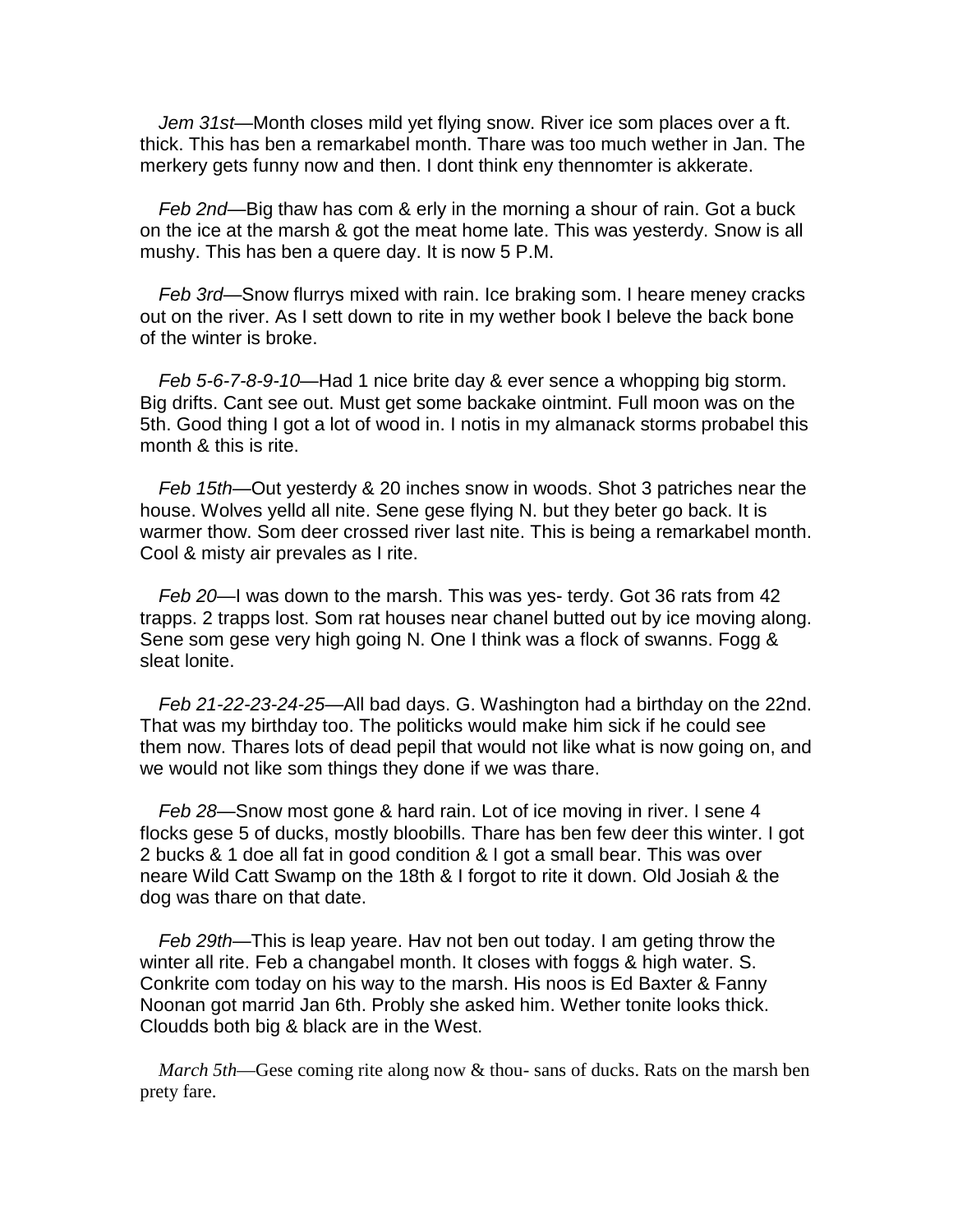Got a lot so far but probly will find prices bad. Your uncle Josiah was all over the oak tract in boat for malards. Got over 50. He had on his shooting shirt. They was after the acorns in about 2 ft. of watter. This was yesterdy. Meney ducks going on N". & som gese gone too but som will stay & make nests.

*March llth*—2 egals lit today on the iland & stade around all P.M. They may think of nesting heare. Old Josiah will take a popp at them. Dense cloudds are around.

*March 15th*—I notis in my almanack big flodes all over the south & sweling rivers predicted. Big flode heare too as I rite & evrything overflode. River ice all gone. Lots of dead timber coming down & floting bushes. Most of the noos you read in the almanack is bad. On most all of the dates bloodshed & fires & famins are notised & meney batels & deaths of Kings & Quenes. Funy no Jacks are spoken of. Shot 62 ducks 11 gese. Lost amini- tion on a big flock. Snipe are around & som plover coming in. Got 34 rats & a wolf. This was yesterdy. Saw 2 deer at Huckelbery Byou. They left on time. Thare was wild catt traks on the iland Monday morning after a lite bust of snow. Would like to get that cuss. He beter look out for the old man. His skin would make a good vest. Moon was full on the 6th but I ben busy rite along & not evrything ritten down. This is a bad day & I stade in. Awful hard rain going on as I rite. You get a buckett full in the face if you open the door. High wind & probly a lot of dammage somwhare. It is now 8. P.M. & your uncle Josiah to bed.

March 16th–Clearing wether. Was out but rumetiziam som worse. Lost aminition on 2 gese that flew over at evening. My almanack says the planatary aspecks for planting potattoes will be faverabel in 4 weeks now. I notis thare has ben a lot of small animils around. Som skunks & foxes. Must put out som trapps.

*March 20*—Clear brite & calm & no wether now for foar days. It is a new moon like a mellin rine tonite & I sene it over my left sholder. It hangs wet in the west & this menes rain. Fixed the chickin house against all skunks & foxes but weezels may get in. A wolf has ben around the iland. A fogg prevales tonite.

*March 21*—Bad day but it gets into spring now.

March 22—Good wether for ducks but they fly high. Beter for gese. Gusty looking sky tonite.

*March 24th*—I went after them yesterdy. Got no ducks but it was good wether for them. Shot 22 gese. Bad day for gese too. Got 40 rats. Perhaps a small snow tonite. Looks likely.

*March 26th—Qoi* a boat full of rats. Will skin tomorrow. This was yesterdy I got the rats. Bad storm today. Cant see out. Wether foul & bad. Old Josiah gets mushrats all rite when he goes out in his little trapping boat.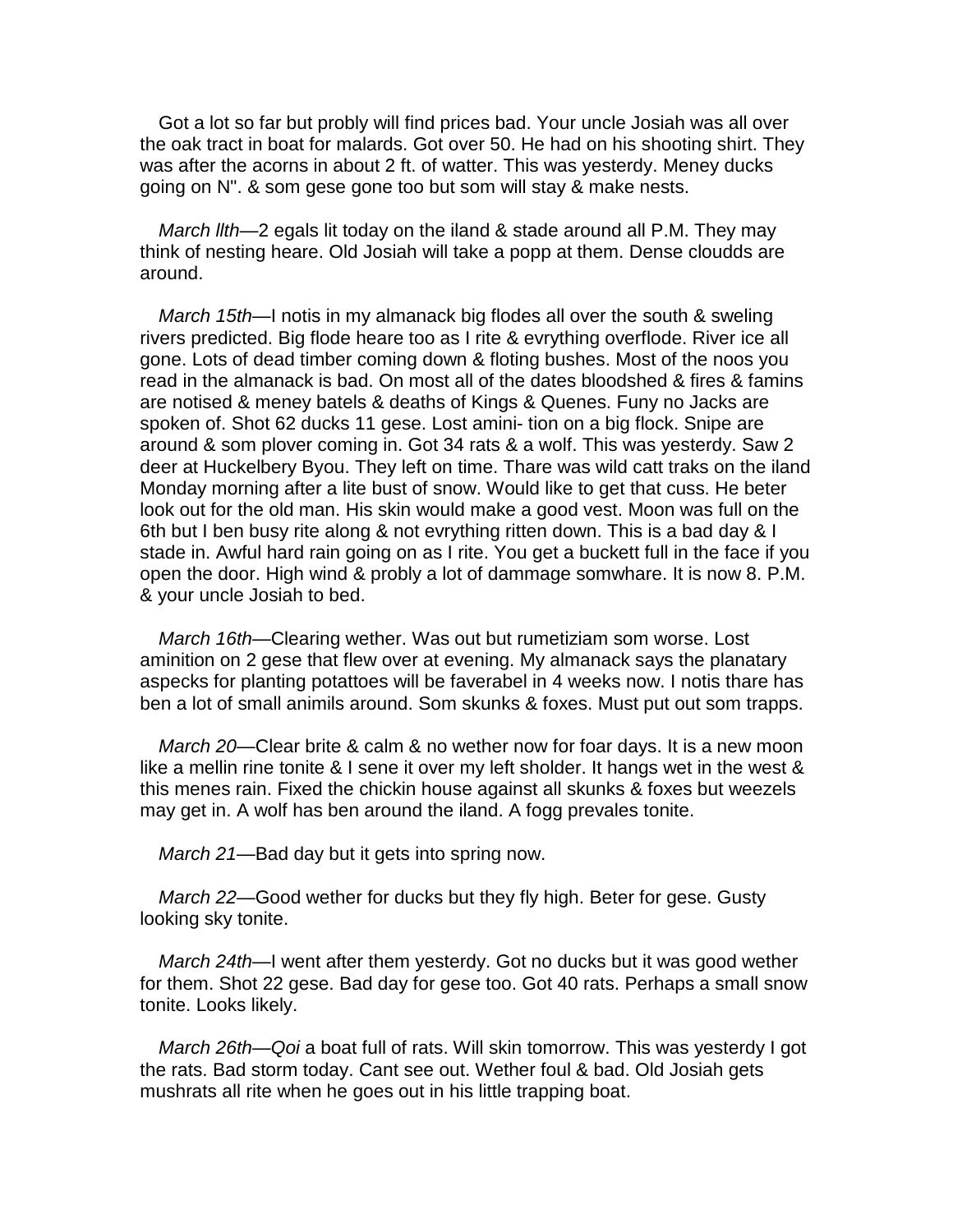*March 27th*—Cold day. Thermomter busted March 10. Cant tell how cold it is but it is cold. The merkery must be way down. Lite bust of snow as I rite. Must get som Magic Oil for stif joints.

*March 28th*—Eiver is froze along edges but open in the curent. Ducks & Gese moving thick. Big bunches went over today flying high. Som deer around. Must go after deer tomorrow. A lot of Jaybirds round the house. Crows & Jaybirds make rackett. Must hav quiet. Must get bag of small shot.

*March 30th*—Got no deer yesterdy. Sene one but too far off. If could hav shot with a spy glass I could hav got him if I had one. Got som sasafras. Must cook som spring medicin. I now have all ingrediments.

*March 31st*—Foggy today. Snipe around. Lite sprinkel of rain. Lost aminition on bunch of plover flying over. Chopped som wood. Caught 2 weezels & a skunk. This was yesterdy. Froggs are around. Got a new thermomter but I think it not akkerate. The merkery is red. Probly all rite for sumer wether. Am now taking Sistom Tonick. Good dele of baptist wether & som snow this month but in general a fine month. Ducks & gese hav ben thicker than hare on a dog & I done well on rats too. Got all trapps out of marsh & som not mine. Spring is rite on skedule. Tomorrow is April fools day & a lot of them are around.

*April 6-7-8-9-10*—All fare days with no wether, but a mushy bust of snow has com as I rite. On the 9th was Good Friday. Our Lord was Crucufied in my Almanack on that date. That was a big mistake. I notis for 3 days sunup & sunsett late compard with clock so hav sett clock. Sun & clock now on skedule acording to almanack & with my noon marker on the stump & notch in window sill evry- thing is all rite up to date. Your uncle Josiah knos the time of day.

*April llth*—I see that Henry Clay was born today in 1776. I was always a Henry Clay man. This is Easter Sunday the day on which Our Lord is Eisen. Thare is a lot of pepil that should take notis.

*Aprtt 15th*—Buds are well out & on skedule. Thare are freckels around the trees showing we had a hard winter. Froggs are around thick. It was bad wether for rats in Jan & Feb but they wintered well. I must go after supplys & som spring medicin. I got som bisness to tend to.

*April 18th*—Must plant all gardin sass now. Moon is right tonite & this is the time. A man com up from Beaver Lake & says hard winter thare. Wm Hull a stedy helthy man of good bild & sober was froze with cold. He was coming home from mil & he lived over neare West Creek. This was Jan 12th. He was found by 2 squas out after wood, lie was found froze. He owed me som money. This was a bad day. Sky looks all chesy tonite.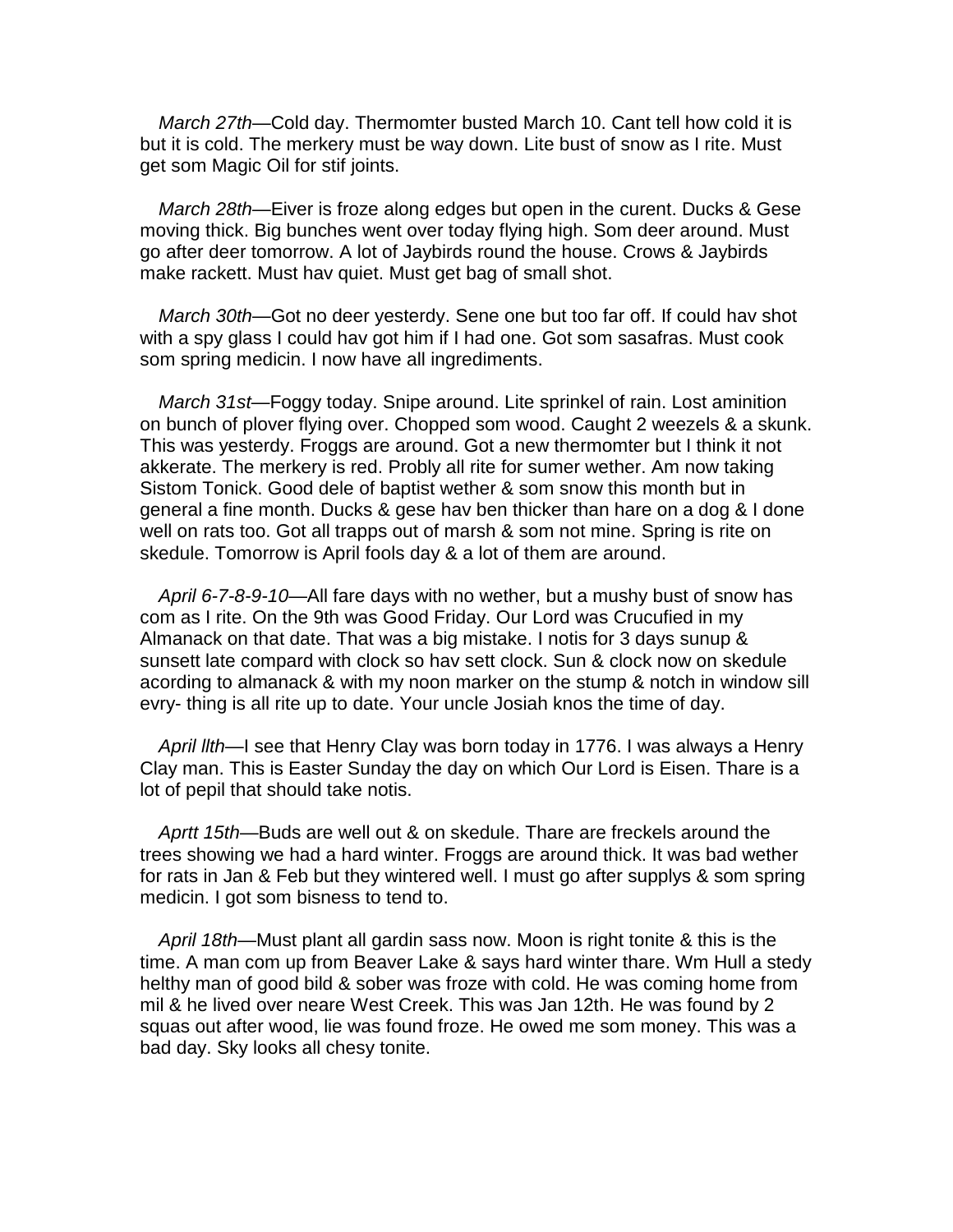*April 20th*—Befoar sunup a lite spatter of rain that turned into bad storm with high wind. All this must dry out then must plant. Lots of herons nesting up to herontown this yeare same as usual in the sickamores. Your uncle Josiah was all in thare in a boat. A hooting owl was up the cottonwood last nite over the house. I got up with the gunn & made a bloody mess of him. They cannot hoot above your uncle while he sleeps.

*April 24th*—Jaybirds & crows ben jawing a good dele round the house & making a rackett & thare is a lot of fox squorls & coons bobbing around the Hand when the wether is still & a bear com across. Would like to get that cuss. Lots of wolves around. Big spring for ducks & gese but most hav left. Meny staying to bild nests. Must see in the attic what seeds I hav then must plan. Must plant erly stuff. It is now 5 P. M.

*April 26th*—Got all seeds in yesterdy. Bobbins & Bloobirds & a lot of Woodpekers & Chipping birds are around & they are mostly bilding nests. I must plant som mellins. A good mellin in the shade on a hot day is a fine thing. Almanack predicted April would be seasonable & this is rite so far.

*April 30th*—Thares skunks on the iland maybe 3 or 4. Froggs are prety noisy. Them crokers keap it up. Considrabel snipe around & some plover. April has ben a remarkabel month. Mostly wet but meney fare days. Thare was a lot of wether be- twene the 1st & 15th. Lots of froggs & enybody that wants a bullfrogg pie could get one rite heare if they went after it. This is the place.

May 4th—No wether now sence the 30th. Fare & nether warm or cold. Florida & Iowa admited into The Union yesterdy in 1845. Them are twin states. The line of beens has sprouted & must look

out for Jaybirds they will get into these. The weeds will com along all rite. You Bet.

*May 5th*—N. Bonapart died in 1821. He was a bad egg.

*May 8th*—Sumery wether & fishing in the river is good. S. Conkrite was down & says he got a pike of 17 Ibs. I got one of 19. Pike are thick. I can cetch all I want rite in front of the house & bass & cattfish. It is knoing whare they are. He can not tell me eny thing he is a wind bag. Old Josiah was not born yesterdy or the day befoar ether.

*May 10th*—Vegetition greening up & evrything lively & on skedule. Pete Quagno & his squa com today to see how I was & if I had eny tobaco. Him & the other inguns down the marsh all had a bad winter. They got a lot of rat skins & coons & som Foxes. They et the bodies of all them animils & smoaked som. Thare is nuthing not et by savidges. Thare was a lot of sickness around thare. It shoured hard again to day as well as yesterdy & this may wash them off som.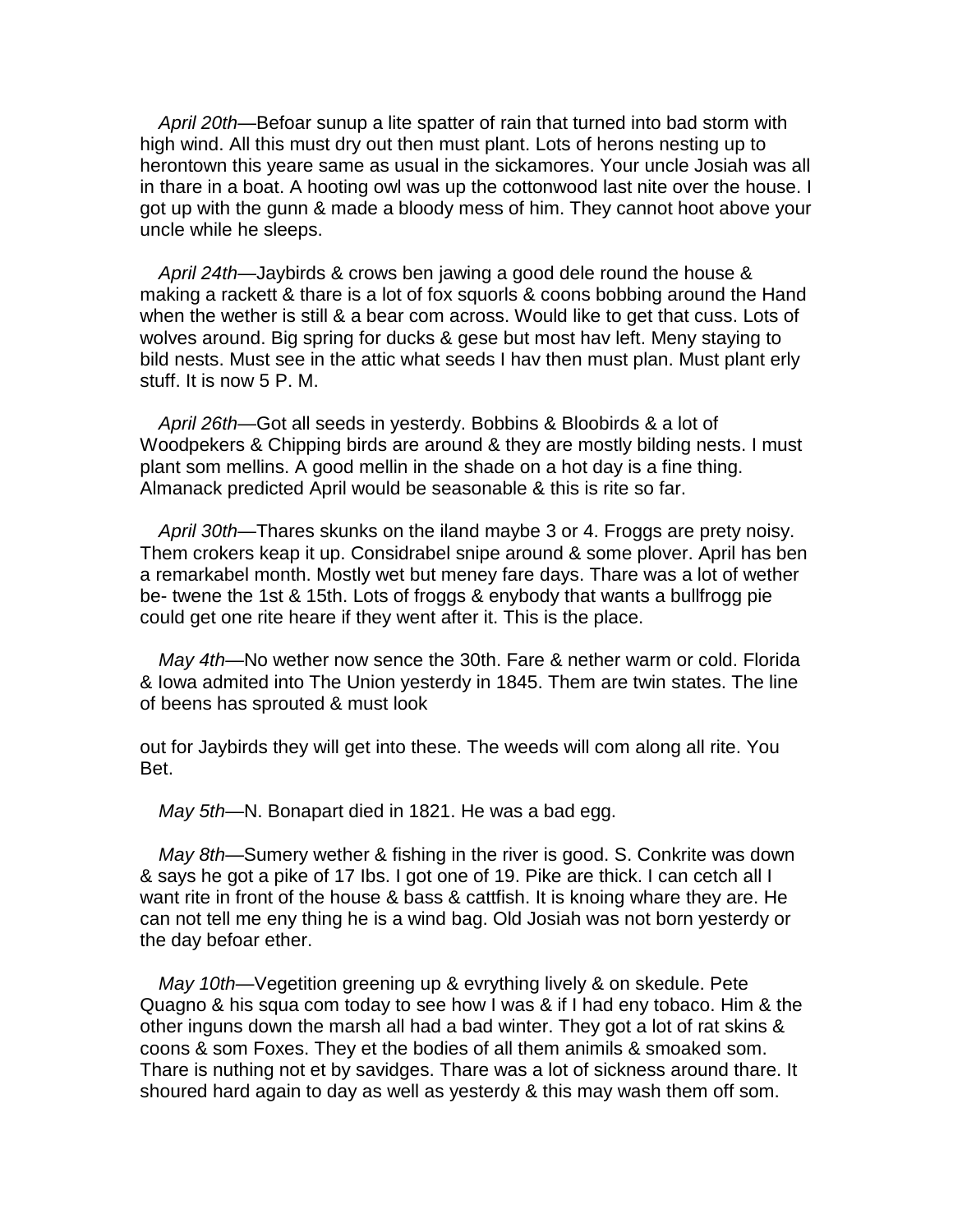Unusual shours along with thunder & litening all P.M. Them inguns went back in the rain.

*May 12th*—Plum blosoms plenty. Potattoes up. All sines say a hot sumer. Good meny snakes around som prety long ones. Som drizzel in the air as I rite.

*May 13-14-15-16-17*—Spatters of rain a good dele now. Looks like a wet May if this keaps up.

*May 18th*—Fishing prety good. Got a boatfull of pike & bass yesterdy. I heare S. Conkrite has caught nuthing up to his place even if he uses netts. Must salt down som for winter. Thares lots of sukkers in the river. Evry litle while you get one & thare are a few eles. Must smoak som.

*May 19th*—I put som 70 Ibs. of fish in the pork brine that is all empty now. Must get another barel for pork in the fall. Sprinkels as I rite.

*May 23rd*—Sombody stole my minnie box or it floted off. On this day my almanack says Capt Kidd a famous pirate was hung in London & this was rite. Thares a lot around now but not famous. Thick & sticky air tonite.

*May 25th*—Think I sene a lite frost this morning. Funy for this time of yeare. "Went after the skunks on the iland last nite & got som. The chickins & me do not want skunks around. I got 3 in trapps & 1 with gunn & 1 got me. You Bet. Thares too meney skunks. Som clouddy tonite with wobblie sunsett.

*May 27th*—Foxes & skunks both got into the chickins last nite. Thares too meney of both & if the chickins would only roost in the trees. It is hard work to rase chickins & they get lots of things the mater with them. Frisky looking sky tonite.

*May 29th*—Ed Baxter & his noo wife Fanny Noonan com today. It is hard to see why them 2 got marrid. They wanted to see how I was & to borro som things. Ed has got a sqwint in one eye & I gues that is why he got fooled. Ed & her are both red hedded & she did not draw much when she marrid him. I notis the temprature remains about the same with litle or no drop or rise.

*May 31st*—These are fine days. S. Conkrite com down & I tell him I hav 4 barels of pike & bass that I caught & pikeled at odd times. He brought som noos. He says thare was timber theves working down the river all the winter & spring & them logs that went out was all stole. They was all cut by the theves & noted down to the Illinoi when high watter com. Next winter something will be done by the owners if they begin again. He says over a thousan logs was noted out & partys are not knone. Looks som like rain as I rite. He says if the theves get caught they will be convicted by the laws of both states. The sherifs hav all ben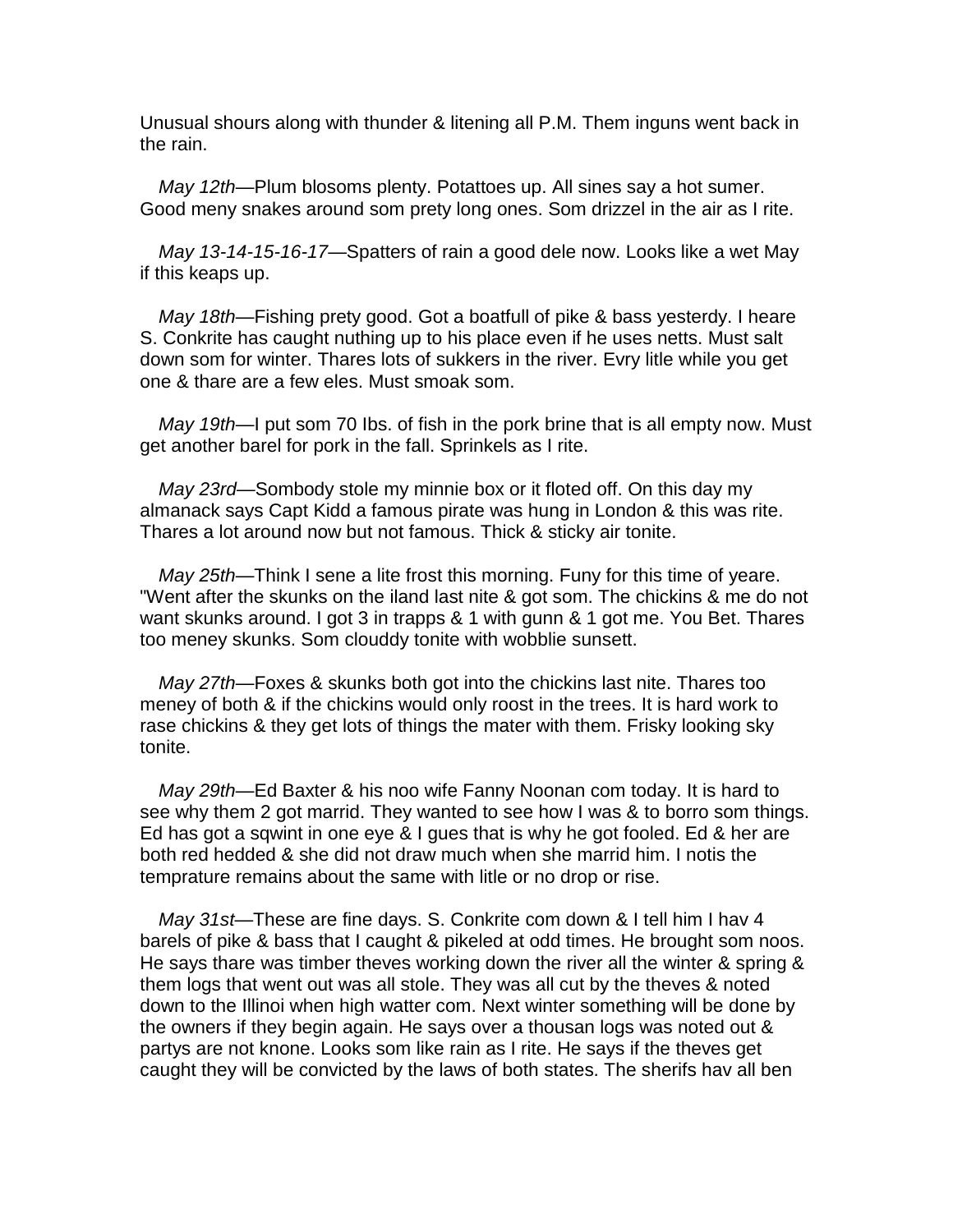given notis. Almanack predicted May would be season- abel & this is rite. This has ben a remarkabel month.

*June 2nd*—Fine still day but all fish biting stoped when it thundered in P.M. A swizzel of rain at evening.

*June lOtli*—All this month so far fine days & sumery. Eny who do not like this wether should have no wether at all. I got the gunn & blowed a noo hornet nest in the tree by the pump. Will not need them. They are worse than democrats. I notis flys are around.

*June 11-12-13-14-15—*All fine days, Nuthing hapened.

*June 17th*—On this day in 1775 was the Batel of Bunker Hill. Bad day for England. Fish hav bit well. No wether to rite down. All fine. Your uncle Josiah enjoys this. I must tell S. Conkrite of a catt fish I sene in the river today 4 ft long. This fish was probly 6 ft if he sene it when it passed his place. It was slopping in the shallo watter out on the sand bar. It was probly astonished at all my empty medicin botles that are all over the botom out thare.

*June 27th*—It rained catts & dogs & pitchforks today & I fore saw this in the wether breeding cloudds of last nite. A hooting owl was around but too dark to bust him. Joseph Smith the Mormon Prophet murdered in the almanack today in 1844. Som wife troubel probly.

*June 30th*—Good month all through. Potattoes begin to carry buggs. Must brush them off. June is a bugg month. Gardin fine if the woodchucks would keap out. Shot severil & will shoot these rite along. Must get them off the iland |& the skunks too. You Bet. Coppery looking sunsett tonite.

July 2nd—Geting hot wether. I do not kno whare all the potattoe buggs are from. Thare must be a big bugg town somwhare that they all hale from. We need som rain. The moon is now full.

*July 4th*—This is the Nation's birth day but thare are too meney forriners. J. Podnutt S. Conkrite & Amos Horner Ed Baxter & Peleg S. Mason all com down. I think Podnutt is a forriner. Thares lots of miskitos now & they bit well in the shade & plenty of flys. These men all say it has never ben *BO dry.* Thares no watter up the byous & the marsh is drying out. Conkrite says thare are big fish left swiming in puddels back in the woods whare the watter went down & left them in April & he says pike & bass as long as your arm are thare. I tell him he beter drop some salt in them puddels. Tally 1 for old Josiah. Sam Green & a man named Wasson com in the P.M. to see if thare was eny hay around. Wasson I think is a forriner. On Jan 5th 1828 it says in the almanack the Turks banished all forriners from their empire. Thare was too meney thare like thare is heare. Green says catel not geting filled on grass yet can live. When my tobaco was gone these men all left in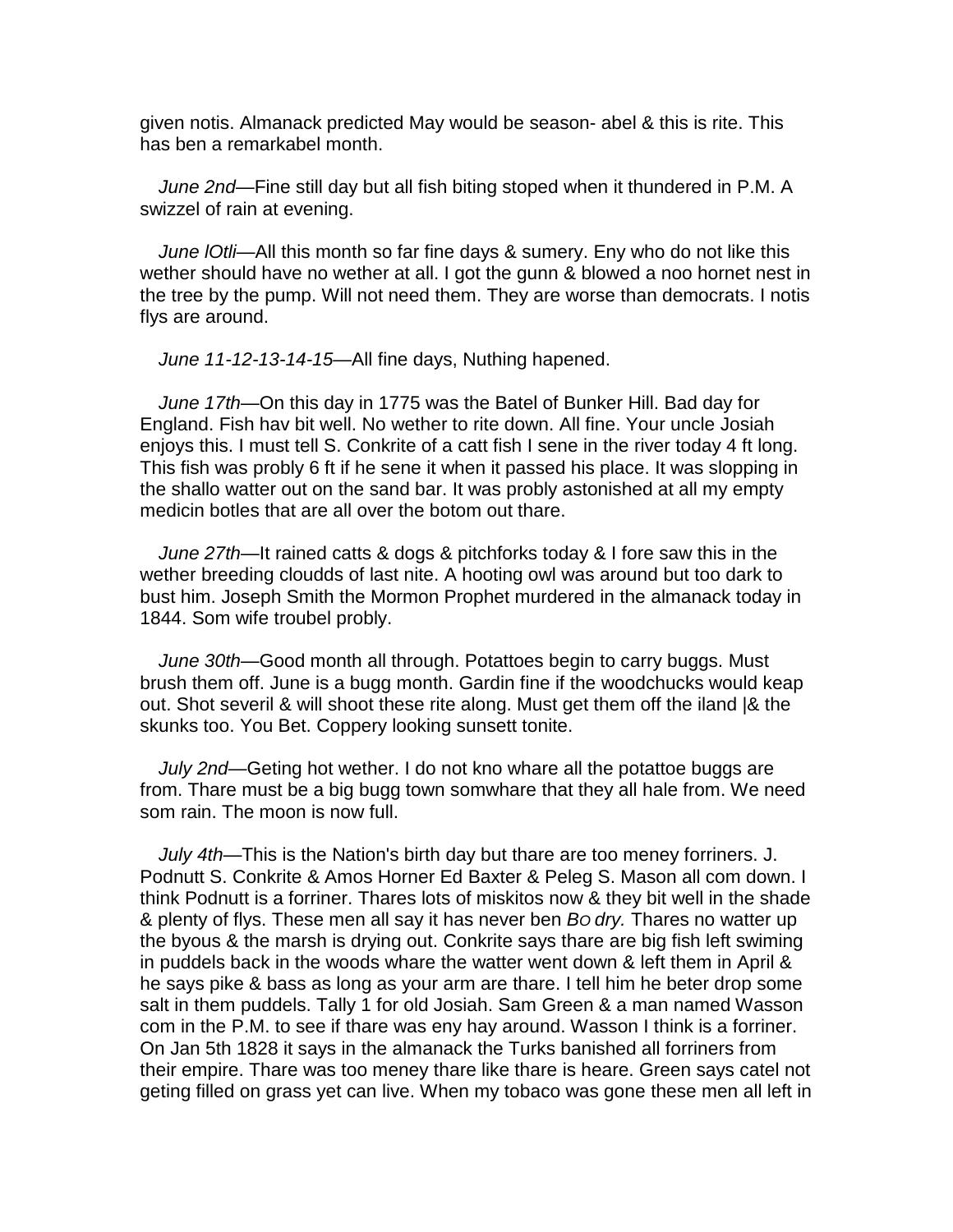boats. They went home by bugg lite at nite. Such a pack of lies hav never ben told as today. I think Wasson should cut som whiskers this fall. It is prety hot as I rite & thare is too much tumoil & visiting & too much going on heare & thare. Thares too much passing to & fro. Thares too meney flys & thares too dam meney pepil. God bless all departing trav- elors. I rite this on the 5th.

*Jidy llth*—It has never ben hotter even in the shade. Hamilton & Burr had a duel this day in 1804. Burr was a good shot but a bad man. For a week it has ben to hot to rite in my wether book. & the nites are sticky.

*July 12th*—We are having a bad dry spell & I fore saw this erly in the month. Only 1 lite spurt of rain sence erly June. I stay in the shade for I do not want eny body to get sun struck. This is a

big miskito month & they are at it constant. Eny body that wants miskitos & natts can get them rite heare. Take notis. This is the place & dog days is the time.

*July 13*—Hottest we ever had. At Nantuckett rite close to the watter 300 bildings burnt today in 1846. Took fire from the sun probly. A big snapping turkel was around the pump today. Maybe he was chased out of the river by the heat.

*July 15th*—My almanack says Jeruselum was taken today in 1029. It is probly hot thare now. If the almanack would go as far foreds as it goes back it would be a valubel record. It says also W. Penn died in 1718 on the 20th. I keep my almanack heare with me in the shade. Penn was a grate man. I com from his state. It has never ben so hot as sence the 10th. Your uncle Josiah has got the thermomter on the tree by the pump now to cool it som.

*July 16-17-18-19-20*—When it is hot I sett genraly out of the sun & smoak. That old yellow pipe is prety hot & it works all day. This has ben going on for a week now. You can lite a match by sticking it in the river now if you want to. It is sissing hot. You can cook eny thing by setting it out doors. No frost in the air now. You Bet. I wattered all gardin sass from the river with a buckett at evening & all grows well, but some probly cooked. The mer- kery will hav to climb the tree if this keaps up.

*July 31st*—Too hot to rite in wether book. Still dry. I mostly stay down by the pump & the flys like this. I slep out on the grass sence the 15th & the miskitos liked that. This has ben a remarkabel month.

*Aug. 1st*—In August on the 1st in 1798 was the Batel of the Nile so my almanack says. Must have ben hot out on the watter in Egipt at that time. Meteors which are bals of fire in the sky are predicted for August. They should begin dropping soon & your uncle Josiah will keap his eye open. It is so dry now that Ed Baxter says the mushrats hav all left the marsh & they are all going out round the country for watter to qwench their thirst. He says thare are cases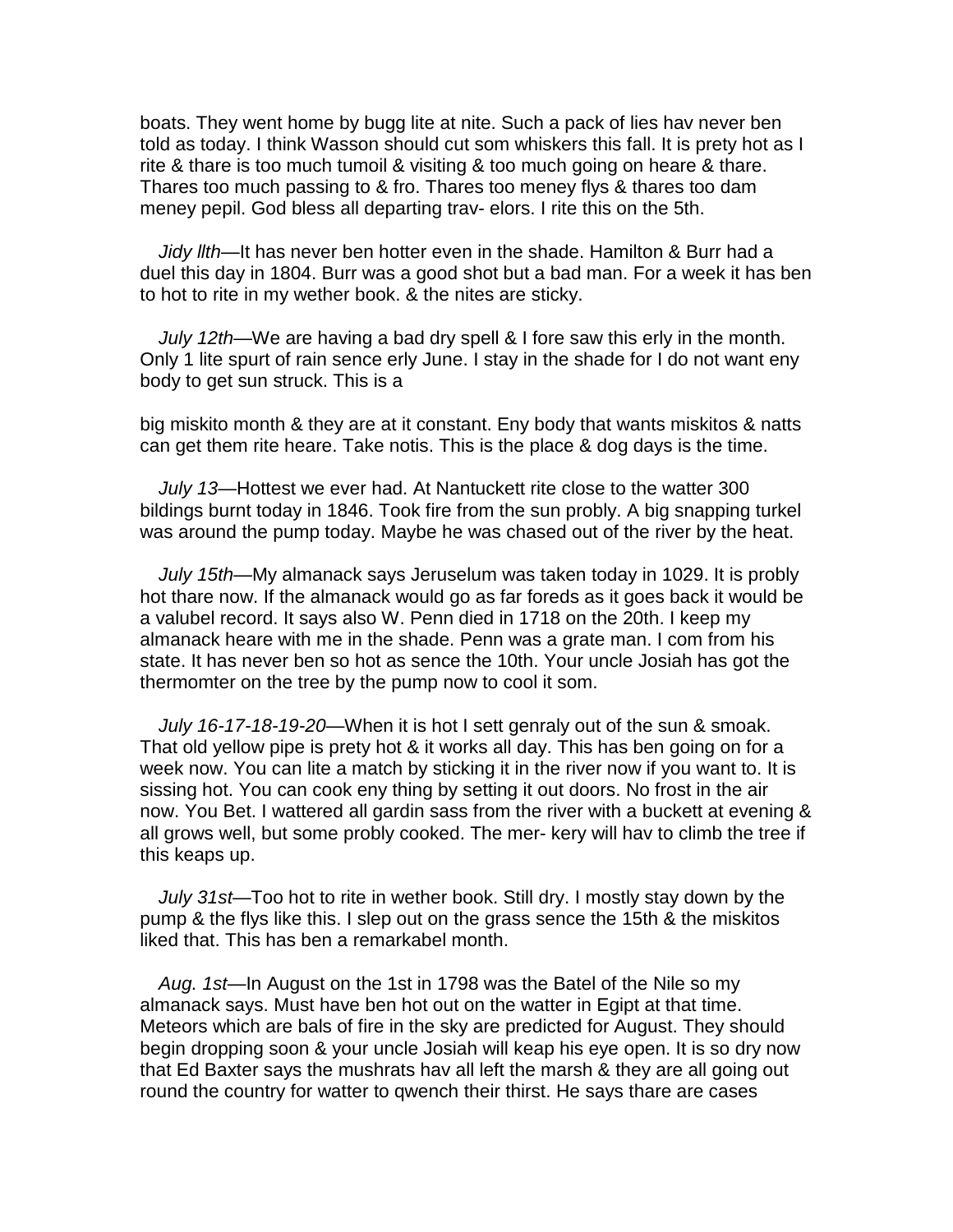whare they went to wells & fell in & 1 com to the watter buckett in his house. Bad sumer for rats. A good catt nap in the shade is a fine thing now.

*Aug. 2nd*—This is Monday & I have stade in the shade now sence this thing commenced. This wetber will probly blister the buggs off the potattoes. They wont get off no other way until it gets cool if they are waiting for your uncle to brush them. Everything well het up. Lots of smoak. Big fire in the woods somwhare I bet.

*Aug. 5th*—Nuthing ritten now sence the 2nd. Thare is thunder off in the west tonite & she is coming up. Som wind & all sines say a soking storm of rain.

*Aug. 7th*—Raining hevy as I rite. Rained all nite long & yesterdy. Must patch the roof som. Had to put a buckett under a leak last nite. Good thing I got plenty of bucketts. Litening struck all around in woods hard all nite.

*August 9th*—Awful rains sence the nite of the 5th. We are geting too much rain. Seems like something has husted up above and all thare is is coming down. Som should be saved up & sprinkeled along the rest of the calender. What is the use of all this. This is a very wet time. Thare are no flodes predicted for this time of the yeare. I must read the bible som if this keaps up & bild an ark. This is a grate lesson to us all. In 1812 on this date a caravan of 2000 Turks from Mecca was destroyed in the Desert by lack of watter. I bet they wished they had som of this. Too bad all the Turks were not thare. All Turks are wicked men & it says som whare in the bible that they shall have their part in Hell Fire. Hell Fire & Turks will mix well. The litening was after your uncle again last nite.

*August 10th*—Clearing now with som wind & again warm. Looks wet in the west. Thares watter enough to swim the young ducks around now all rite & plenty of it for eny body that wants it. My potattoe buggs all floted away. This shows that trubels of all kinds will quit som time if you wait & do nuthing. You could swim all over the country now. Ed Baxter & S. Conkrite com in a boat today to see how I was & if I was still above watter & to borro tobaco & cowcumbers. When eny body corns around it is always somthing for them. They both say They never sene so meney snakes around as this yearc. Ed Says he killed 4 rattlers & Conkrite says lie got 6. These men will both see more snakes next year than they did this if they do not quit. Conk- rite's biggest snake was 5 ft with 6 ratles. I showed them a skin I took off of 6 ft with 9 ratles & they lit som more of my tobaco & told of erly days. I notis they all get into the trees when your uncle Josiah comences to talk. His feet are mates & he drinks nuthing but pump watter. Snakes do not com around him much but when they do they are Whoppers. Drizzeled som at nite.

*Aug. 15*—It is hot again & the Old Bull Eye now glares stedy on the crops. Thare was a pop corn sky last nite. No cloudds today. Full bugg lite at nite.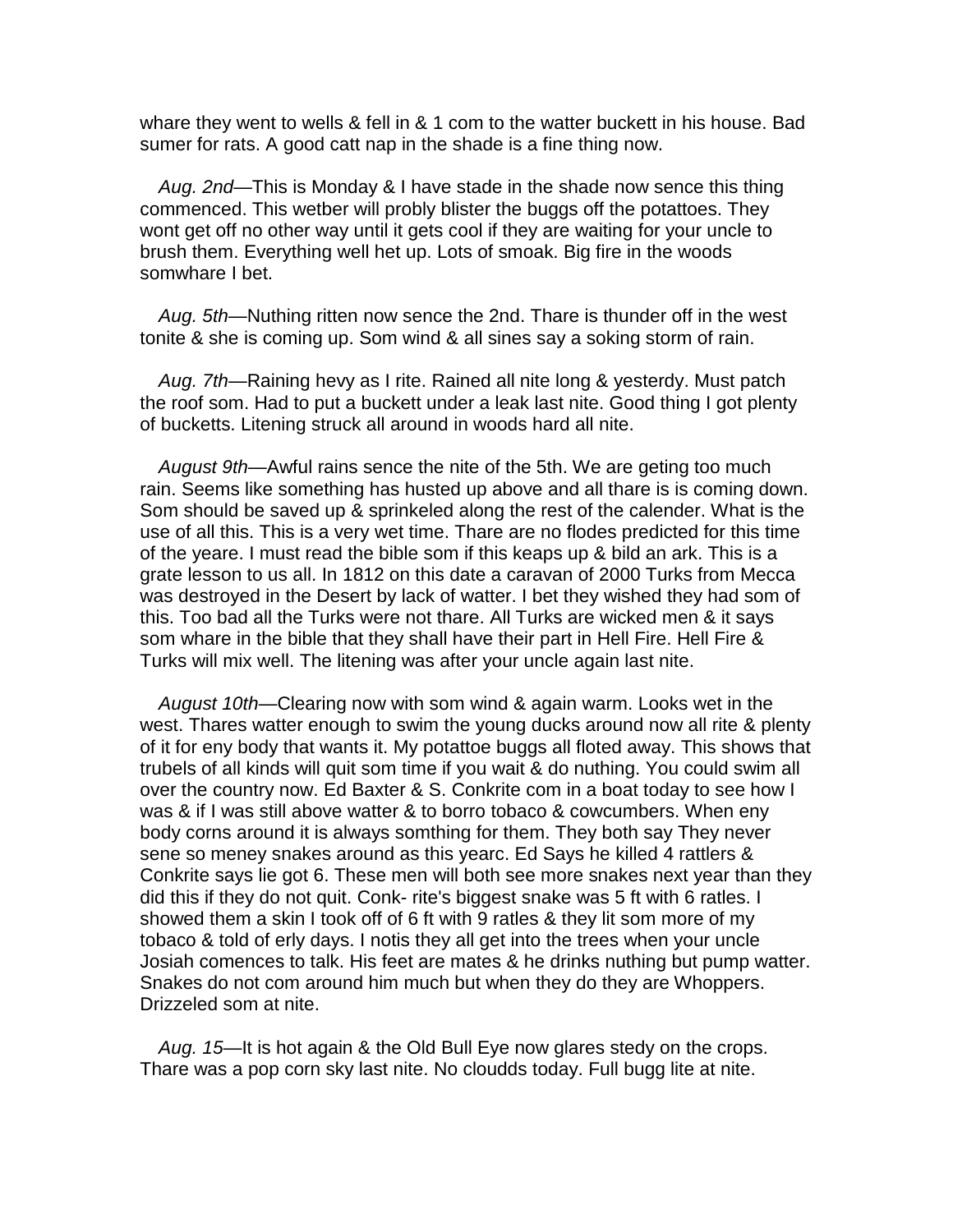*Aug. 21st*—Thare com up a hale storm today that was over in 5 minits with hale stones big as pidgun eggs & a strong wind that would blow bark off a bass wood. I do not kno whare it com from. Som- thing must hav hapened up above to do all this. Hale turned to rain & it drizzels as I rite. Meney litle ded todes & f roggs are all over the iland whare they probly rained down. Maybe fish & small live stock will com next.

*Aug. 22nd*—Cleared off all rite but cloudds in the north look like wether breeders tonite & it is a mackral sky all over. Ed Baxter & Conkrite com today in a boat that looks like the one that got loose & floted off away from my place 3 years ago. It is now painted up & the ores changed. They com to see how I was & to borro som big fish hooks for their sett lines. I tell them to use an axe for big fish same as I do. Could not find eny hooks after I sene that boat. My eye sight got bad. The old man's mind is foggy. He does not kno how to do.

Aug. 31st-Your uncle Josiah went down to the marsh yesterdy to see how mushrats are. They sumered well. Young ones are thick & well grown & geting lots of clams. Meney wood ducks around & the ducks hatched in the marsh all are flying well. Cloudded up at nite & had a dark time geting back. The moon was around but it was so dark a cat could find nuthing. Thares an awful lot of new thick grass in the marsh. I do not like watter with so much whiskers on it. This has ben a quere month & thermomter has jumped around a good dele. This has ben a remarkabel month.

*Sept. 1st*—The meteors in my almanack did not fall in August & predictions not reliabel. Nuthing of the kind around. It is geting along toreds fall. Pidguns are around. They broke som ded lims on the iland this week whare they roosted. Thares slews of them. This is a good yeare for pidguns. I got 33 with 2 shots. They did not kno that your uncle Josiah was around with a gunn. I notis in my almanack Oisters are now in season. Nuthing of the kind around heare.

*Sept. 4th*—Soon after sunup it looked like streky black cloudds up above but it was pidgun flocks coming south. Pidguns are all over now. Big droves roosted around last nite. I must salt down som. They are in the woods after the young akerns.

Pidgvms still going over. Cant tell if it is clouddy. Warm day thow.

*Sept. 10th*—Must get a houn pupp. Old Tike is geting wobblie in the nose & he looses his nose now & then. He is sick som & not lively. He is a good dog but he has erned his money. He is now going on 13 yeares & has ben over the country som sence I had him. S. Conkrite had some pupps last week & I must go up. They may be all spoken for thow. Must get som supplys & som backake ointmint. Hell I broke my pipe. Wether breeding clouds in the west tonite as I rite.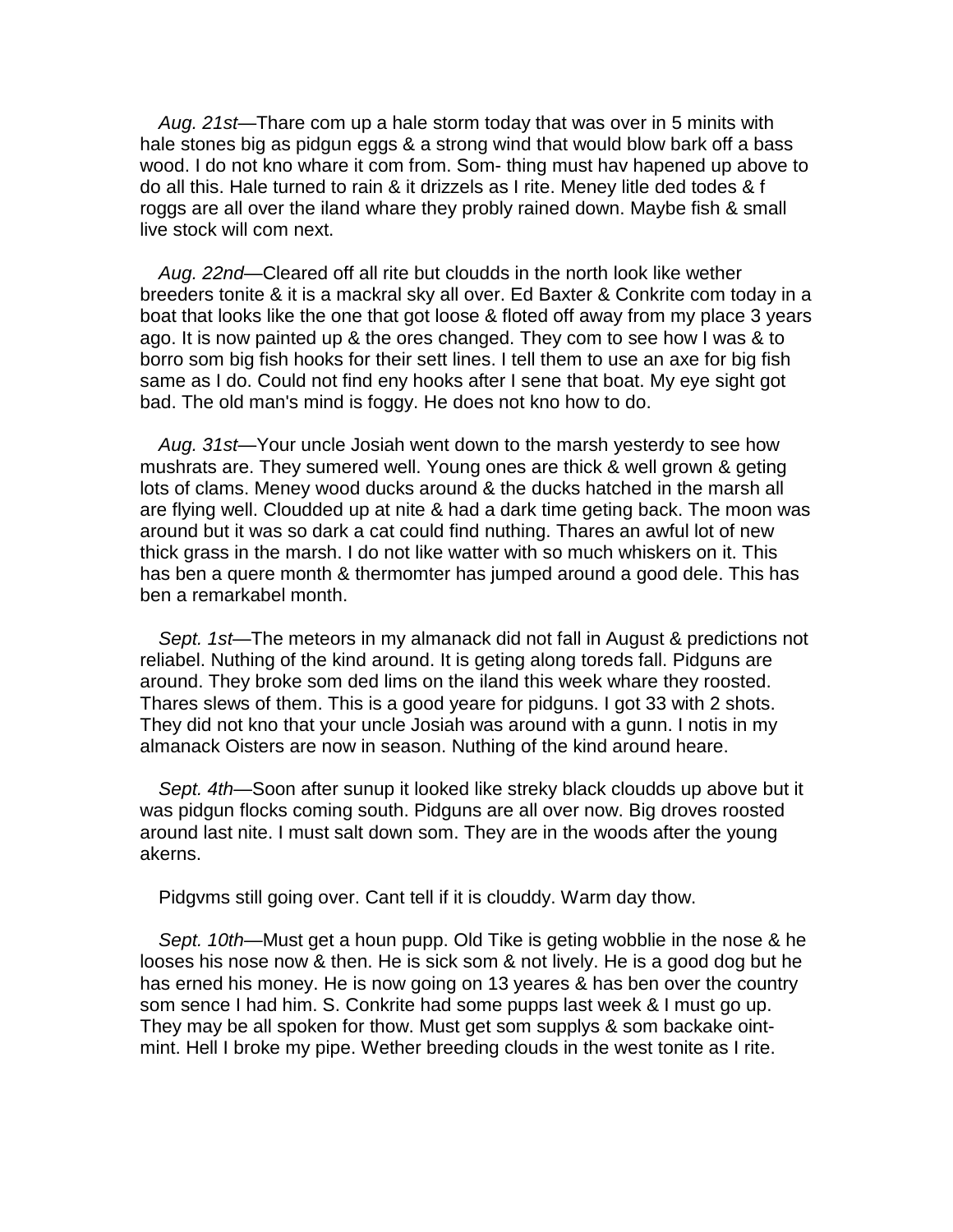*Sept 12th*—A sorel mare was stolen by 2 men & a buggy Tuesday nite from Ed Baxter who had just bote the mare. They caught these men over 18 miles off on the Hickery Top Road & they are now locked in jale. He was down at evening to see how I was & to get some eggs. The sherif & a possy was what nabbed the theves. I hear from Ed that Henry Clay died last June & that a chese facktory & brick kill are to be bilt neare West Crick. I fore see a church next. This country is geting too much setled up. Thares too dam meney pepil. It rained som today but cleared at noon. Ed had a lot of noos. He went off home by bugg lite about 9. He kep me up. I rite this on the 13th.

*Sept. 14*—A wolf has ben on this iland frequent & has ben after chickins & eny thing he can get. I set a trapp & he turned it over & got the bate evry time. Last nite I set it botom sid up & he turned it over & I got that cuss. He did not kno the trapp was botom upwards & he was astonished. You can not fool much with your uncle Josiah. Som drizzel in the air tonite & som colder. It is geting into fall all rite. I kno whare 2 bee trees are. Your uncle has them spotted. Thare will be honey heare in about a week. You Bet.

*Sept. 17th*—The merkery took a sudden jump & it is hot as July & August. I slep out on the grass last nite. A good mush mellin in the shade is a fine thing now. Conkrite & Baxter com yesterdy when I was not within & left a buckett they borowed Saturday to take down the river. I must put a date on that for its the first thing they ever brought back.

*Sept. 20fh*—I got a cubb bear that was 1-2 in & 1-2 out of a bee tree after honey & got him home well chained with a colar. I got about 60 Ibs honey. This was yesterdy & the day befoar. The animil eats well & acts tame but scared. I name him Jim Crow.

*Sept. 21st—*S. Conkrite & Ed Baxter & Wife com today to see how I was & to see if I got eny honey yet. They are rite on skedule. Also they wanted to borro som small shot & to get som fouls. Ed's wife made beleve she was scared of the bear. Probly so Ed would save her from it. Conkrite says he got a wild catt over to the swamp that was 37 inches tip to tip. I got one 40 inches last winter that I spoke nuthing of. Mine was a feerce animil. Conkrite blows a good dele. The pupp I got from Conkrite houls all the time & has et his hed off up to date. Jim Crow got a peice of the pupp yesterdy when he got neare. The pupp tried to bite Conkrite & I think this shows he was treated bad at home. I asked Conkrite about pork for winter pikel but he semes to think my place is whare money dripps off the roof & shakes out of the trees. At killing time it will be diferent. Ed Baxter says he has dug a deeper well. His other he says is full of mushrats that com for watter in dry spell in July to qwench their thirst & now living thare. I tell him to sett & fish for them with a pole. It is now 8 P.M. & your uncle is reddy for his blankett.

*Sept. 25th*—I went after supplys. Old Josiah now has plenty of evrything. Thare is Backake Remedy Foot Ointmint Magick oil for Stif Joints & Pain Killer &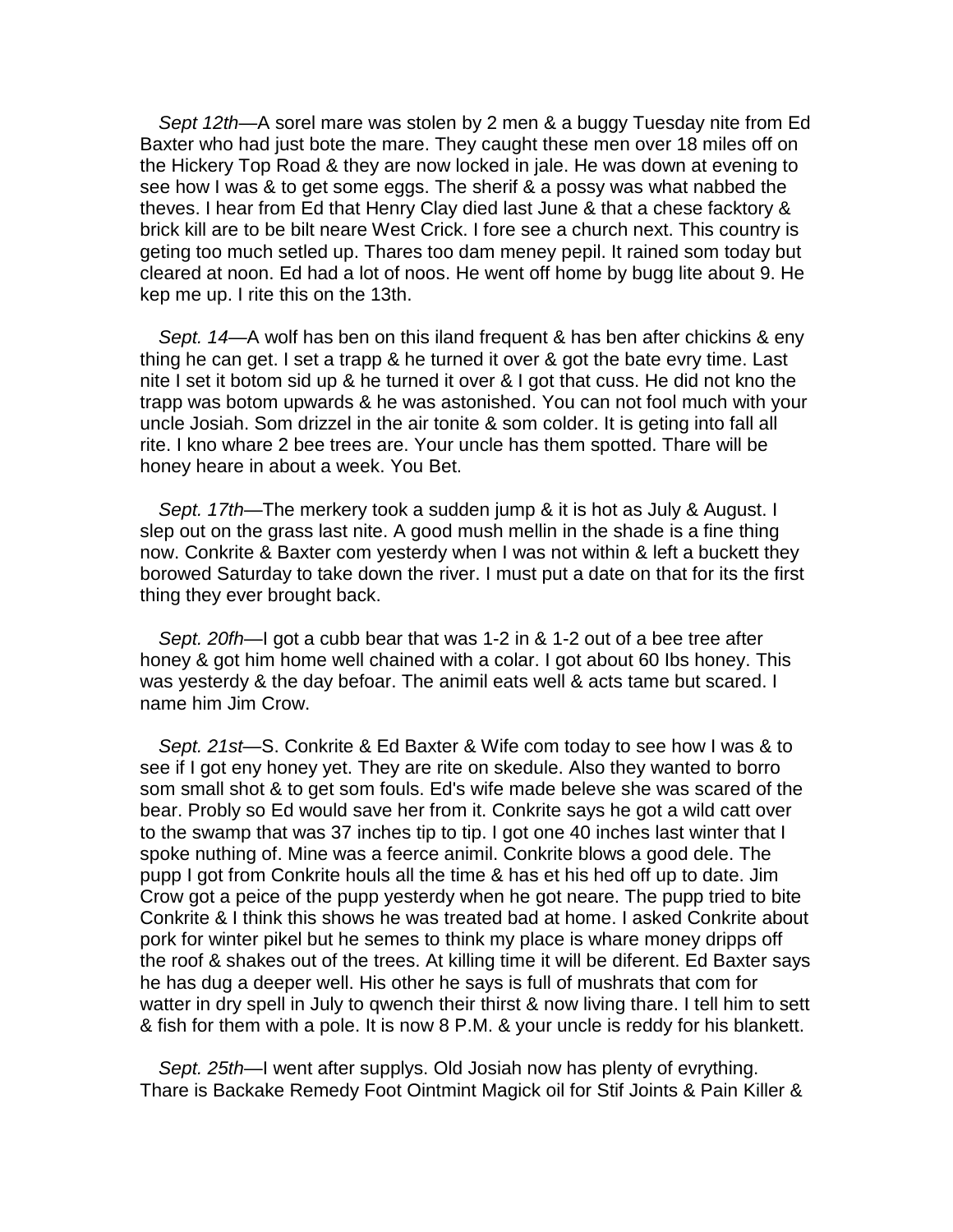2 kinds of Bitters & Sistom Tonick & pills both blue & pink. I got Condition Powders for chickins if sick. I got som tobaco black as Egipt for those who com to borro. It is strong enough so you can pull nales with it. I got all they had and some candels. Jim Crow is well & he likes all swete things. I got Jim som stripped candy 3 sticks. The Pacific Ocean was discovered in 1513 by my almanack on this day. Funy they missed it befoar. When I com by Ed Baxter's place last nite the boat that used to be mine got loose & com along down with me. I find certain marks on it that I will show Ed. I reckonize my own boat & it now seeks its home. A drizzel of mosture as I rite. I tended to a lot of bisness today. Conkrite says the Sistom Tonick I ben buying is loaded but does not say what with. He says mix a lot of pump watter with it & not take to much or darkness will com.

Sept. 28th—The wether stays moist. Today in 1828 in the almanack the sultan proceeds to the Turkish Camp with the sacred standard. Prohly stole from som whare.

*Sept. 29th*—These cold stormy drizzels may bring in a few ducks. "Would like som ducks. Moon full last nite but not sene.

*Oct. 1st*—Sept. was a quere month without much wether ether way. Oct. now opens clear with frost that nipped the vines last nite. Had the pupp out for a run on rabbitts. His nose is good & he may learn. I never sene a good dog that com from S. Conkrite's yet. Was down to the marsh yesterdy & meney noo rat houses. They are bilding thick & high & this menes a hard winter & high watter in the spring. All sines say a hard winter. Snipe are slatting around & thare is a lot of mudd hens & loons in the marsh. 2 deer swum the marsh & dove into the timber. They kno when Old Josiah has got a gunn & when he left it home. Sam Green & his friend Wasson com in a boat tonite to see how I was & to get som honey. The pupp bit Wasson. Tally 1 for the pupp. These men also wanted to borro tobaco. Gave them som of the black. I tell them smoaking that kind makes me strong.

*Oct. 6th*—Stormed & I stade in. Conkrite com in the rain to see how I was & to borro powder & see if I had eny thing in my medicins for boils. He says he com yesterdy & nocked but I was not within. I was then in the woods trailing the pupp. His noos is Ed Baxter claims he has 2 twins that com erly this morning & I bet they look like young mush- rats. He spoke of pork but old Josiah is keaping prety still until after the snow flys. He says of Ed's twins they are both boys & red hedded. Thares too meney Baxters now. S. C. Says them 2 twins will be named James & John.

*Oct. 12tJi*—In the full of the moon & on a frosty nite your uncle Josiah goes after coons & I note this down. It will be the 27th if nite is clear. I notis Columbus landed today in the almanack in 1492. He was the first of the forriners.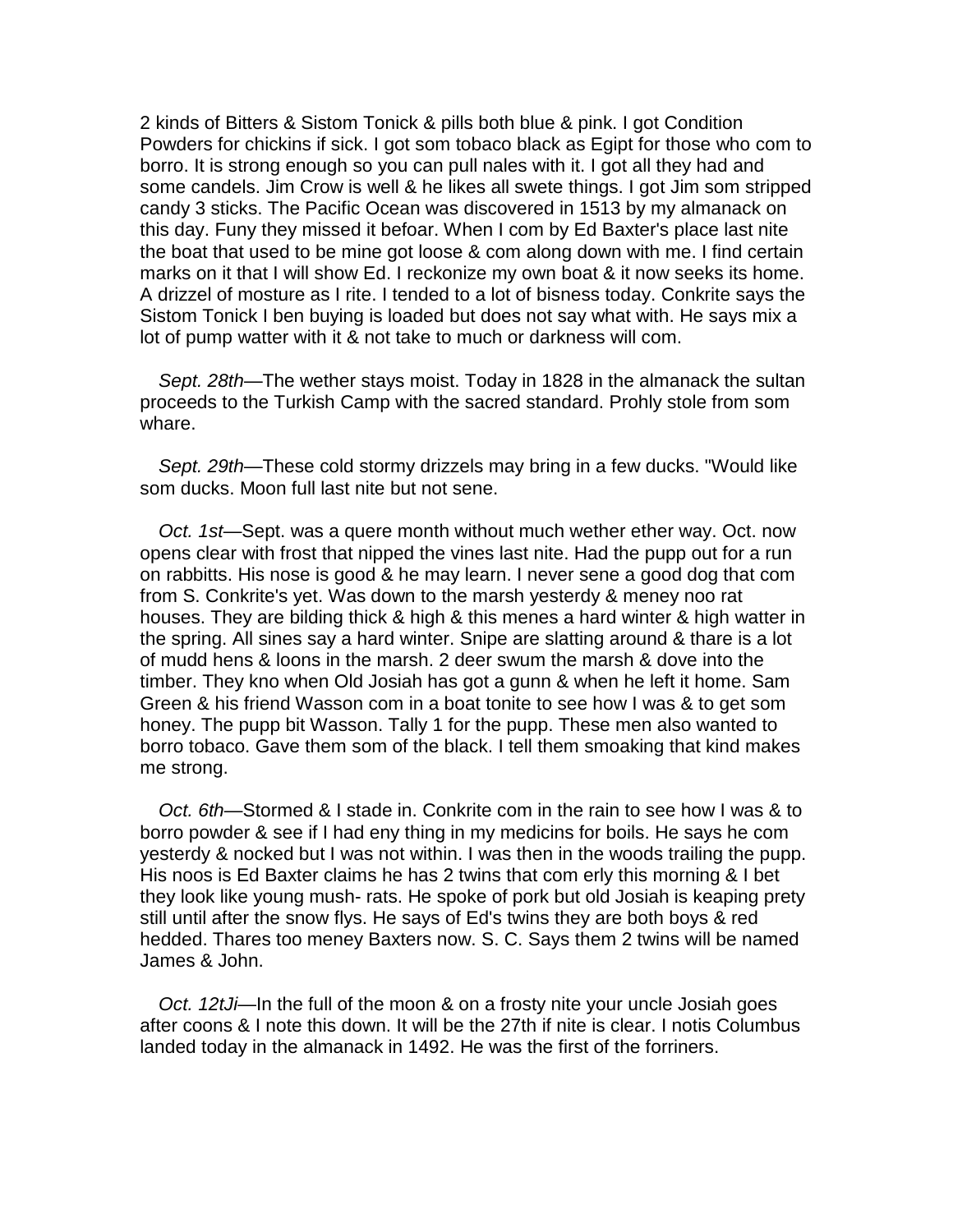*Oct. 18th*—Nuthing happened sence the 12th, but last nite a killing frost & today a swizzel of rain, & sleat with N.W. wind. This will bring down ducks & gese. Stade in today & clened up shot gunn & rifel & all trapps. Saw to all aminition. Evry- thing all fixed up as I rite. Put all potattoes & vegitibels in sod celer & evrything all tite up to date. Cleared off som today & som ducks are coming & som gese are in the sky. Unusual wether for Oct. Gese honks all nite long as I slep. This was last nite. I got 25 Ibs tobaco in the sod celer too. When I need tobaco this winter I kno whare som is.

*Oct. 19*—Blowing strong from N.W. Rain & sleat. Sky all speckeled with ducks & gese. They are coming in slews now. Gese honk all nite can not sleep. Active wether will come rite along now. No more lofing for your uncle Josiah. He gets on

his sheap skin coat now. Take notis. He is in the field.

*Oct. 20-21-22-23-24-25—1* ben busy all this time. Josiah is around with a gunn. He makes fethers fly & he fetches in the birds. Fine gese & duck wether. The marsh is black with them evry morning at sunup. The Irish Eebelion was on the 23rd of this month in 1641. They begun coming heare then.

*Oct. 30th*—Duck & Gese wether has stoped & ingun sumer is upon us. I fore saw this. They are around som whare but shooting is poor. No duck & gese wether for a while yet. I stoped at S. Conkrite's. I got to hav pork, but he said nuthing of pork & neither did your uncle Josiah. He has 9 squeeling around all fat in good condition.

*Oct. 31st*—This has ben a remarkabel month & changabel at times as almanack predicted. Jim Crow is well. He has et well. I see hevy bunches of cloudds in west that I fore see will breed duck & gese wether as I rite. I notis in my almanack that meney thousans of pepil died of sickness in India at this time of the yeare in 1724. Thare is too many, pepil. No sickness heare much at eny time. This is a helthy section only 3 died in 5 yeares. I see deer are around.

*Nov. 2nd*—Althow a stormy day Ed Baxter com in P.M. to see how I was & to get honey & som tobaco if I hed eny. He told all the noos of them 2 twins James & John & you would think nobody ever had eny befoar. It is all about them 2 red heds all the time how they et & how they are smart & how much they way. All the branes in the country are setled in James & John. He says he will bring them & show me. They must be som site & I will be struck blind in 1 eye probly. You would think the world had com to the end in them 2 & they was Danl Webstor. Thare was an awful famin in Italy in the yeare 450 when parents et their children.

*Nov. 3rd*—Lite snow bust in the nite & I found bear traks all around this morning. Som friend com to see Jim Crow probly. The pupp now sleeps with Jim in the dog house & he howld in the nite. Som rain sputtering as I rite.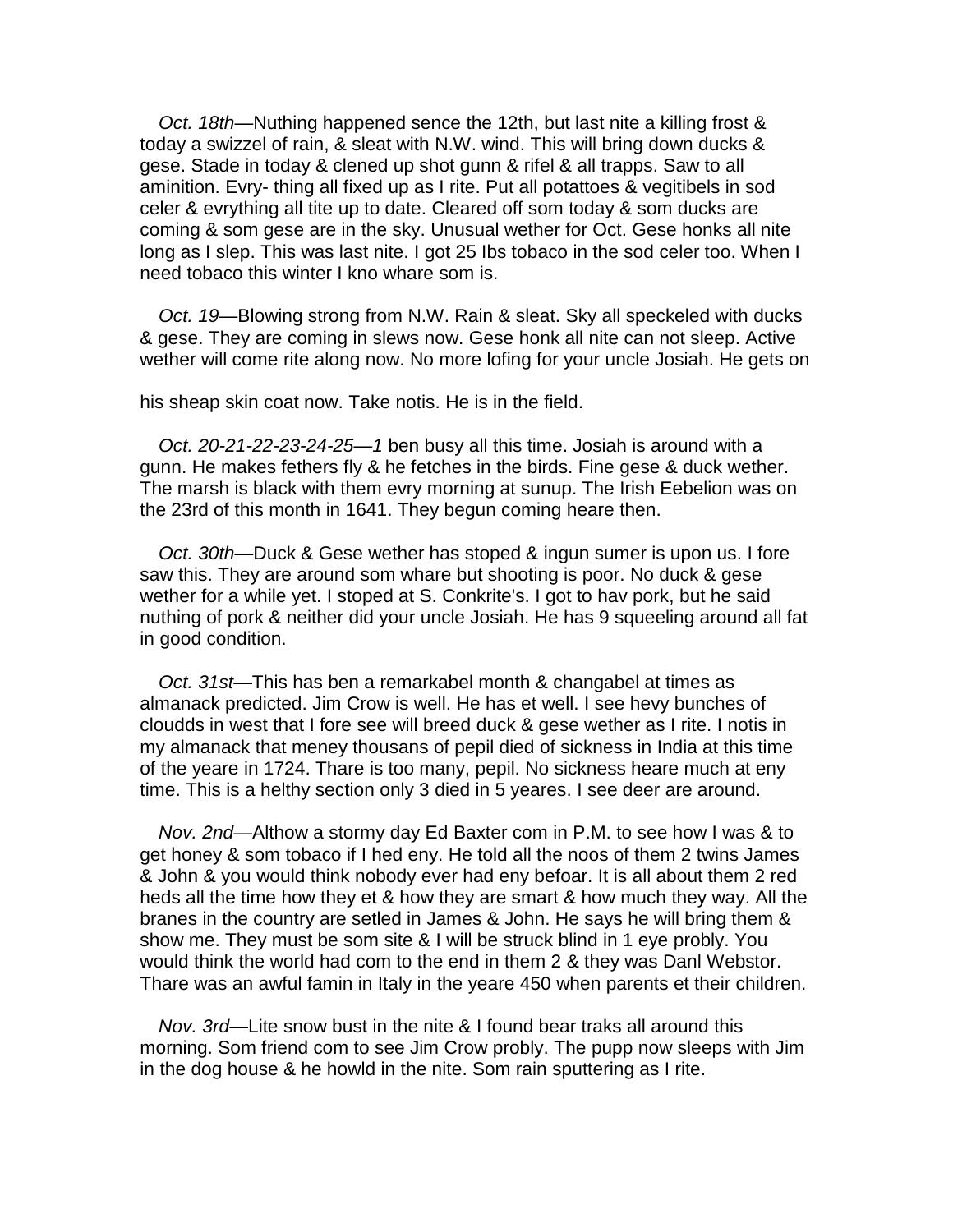*Nov. 4th*—Roring wind from the North today. A hevy sky & sleat. I notis meney duck flocks & gese.

I will be busy now rite along. Must get a deer. A little venzon rite now would be fine. Your uncle Josiah has apitite for som.

*Nov. 6th*—Got a buck rite on the iland. They will go poking their heds in the window to get shot if I dont watch out. This was yesterdy. Jim Crow is loose now & spends time mostly on the roof & up the cottonwood. He was in the chickins Tuesday nite & today he was in the house & upsett things. Might as well be a horse loose in the house. Must put him back on chain. If you want to keap busy you want to keap a bear. He is a quere cuss & probly smells the honey. She still blows & tomorro I go for ducks. Wish I had all the lead I spattered around on that marsh in my time. Must have raised the watter som.

*Nov. 7-8-9-10-11-12*—Was on the marsh all these days & tired at nite. Wether lite winds & drizzeley. No finer duck & gese wether ever sene. Your uncle was among them & he shook them loose. I com in wet tonite & must sett around a while. I see traks showing sombody has ben heare. Probly Conkrite or Ed Baxter to see how I was & to borro somthing & tell me of them 2 twins. Must wrap up in my blankett & take som strong medicin. I got a cold & I got wether pains. Will stay in & rite in my wether book. On Nov. 9th in 1837 the quene of England dined at Guildhall. Good meal probly.

Nov. 13—When your uncle Josiah takes medicin he doses up. I took 4 kinds today & kep my feet hot with my watter jug. I got a good fire. Storms hevy outside but that does not hurt me eny. I read all it says on all my medicin botles & I can get nuthing they will not cure. I got Jim Crow & the pupj) in the house for company now. They sleep mostly. When they awake they make troubel. I fore see that these animils must be put out.

*Nov. 14th*—Somthing I took yesterdy or last nite has helped som. I slep well. Probly it was 1 of the bitters. Snow prevales outside & she falls hevy as I rite. I put Jim & the pupp out. Thare was too meney in the house. Jim has got honey coam & the pupp has got bones in the dog house so they are hapy. Nobody could want more than that unless they are crazy about money.

*Nov. 15-16-17*—I stade within mostly on these days. We are having a spell of wether. My bitters & my Sistom Tonick are most gone but I still got plenty of 2 kinds that I take internal & 3 kinds to rub on. Wolves howl around a good dele at nite. I keap my sasafras tea het up rite along but the bitters do most of the work. They are strong stuff & have som get app to them. Sky is full of ducks & gese do a lot of honking over the house. Probly to twitch me while I cant get out. Your uncle feals som beter but he is wise. He will not go out too soon. It would be beter for som body to go that would not be so much loss.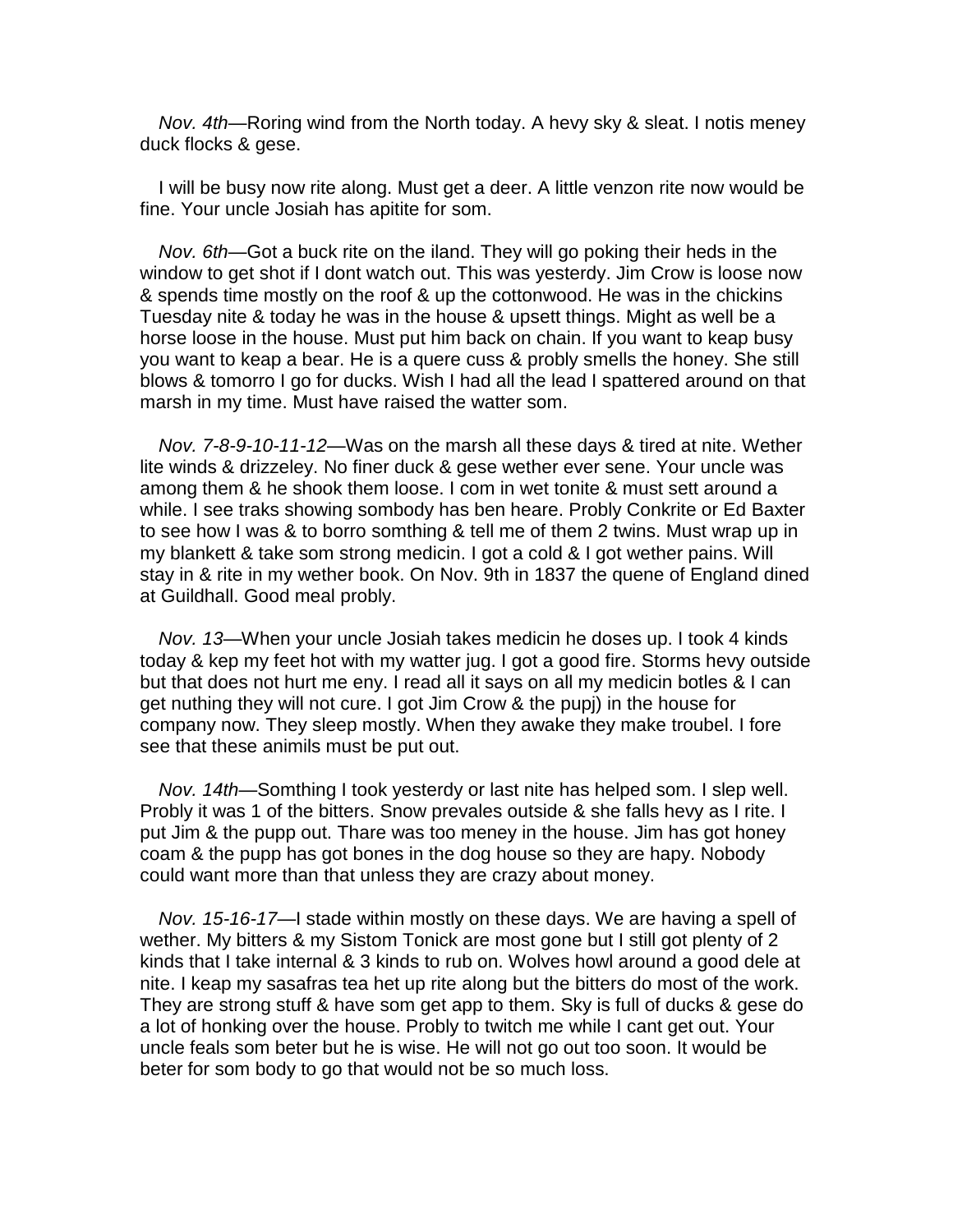*Nov. 18*—S. Conkrite com today to see how I was & wanted to trade me a nice fat hogg for Jim Crow & I done this. Jim is geting a litle sassy & Conk- rite's will be a good place for him. Will now hav pork to put in pikel & to smoak. He is to kill the pork & bring it & after that is to take Jim home. I fore see that Jim will make troubel. I am up & around all rite now. Must go after supplys of bitters & Sistom Tonick soon & I must get a chese. A smitch of chese helps out a meal. Looks wethery tonite & snow probabel.

*Nov. 19th*—S. Conkrite com today with the pork & it is good pork. We fixed a crate to put Jim Crow in & he made a lot of fuss. Them 2 looked funy going off in the boat. Cold & freezing som & ducks & gese have lit out. Thare are deer around thow. I made soft soap today.

*Nov. 20th*—Ed Baxter com in P.M. to see how I was & to hang som meat in my smoak house. When he sene the soft soap he wanted to borro som. Probly to wash them red bedded twins. S. Conk- rite also com at evening & Sam Green & Wasson all with pork to smoak. I got lots of friends. My pork must pikel a while befoar it smoaks but I got to fire up the smoak house now for these men's pork. They all like this because its something for them. Ed told a lot about them twins. Thare has never ben such twins. Conkrite *'a* noos is Jim Crow got away. The traks stade around the chickins a while & then went to the woods whare fethers were found. Lite sift of snow to nite. The Cape of Good Hope was doubled in the almanack today in 1497. Quere they wanted 2 capes thare.

*Nov. 21st*—Jim Crow was up the cottonwood this morning when I went out. Him & the pupp are now in the dog house. Conkrite will probly com after Jim. She snows & blows hevy as I rite.

*Nov. 23rd*—My smoak house is well knone. Pete Quagno & 2 other inguns com today to see about puting things in it but I tell them I want to kno what they are. They say all sines show a hard winter coming. No danger of them inguns stealing my soft soap. Your uncle Josiah is now all well & feals fine. He was all over the iland today. He could pull up a tree or kick the chimbly off the house if it had to be. I notis too meney small animil tracks on the iland & I will now tend to these. The pupp is fine & he now goes with me. Lite snow last nite & I see a wild catt has ben across and I would like to get his fur.

*Nov. 25th*—Yesterdy I stade within with my med

icins as I did not feal so well. I got a stummick misry. Conkrite was down & took Jim Crow back today. I do not think Jim likes Conkrite. He tried to get a peice out of Conkrite when they was in the boat. Me & Jim always got along all rite; Snow is f aling.

*Nov. 26-27-28*—Snows all the time now. She dont know when to quit. My almanack says G. Washington crossed the deleware Nov. 28th. It missed saying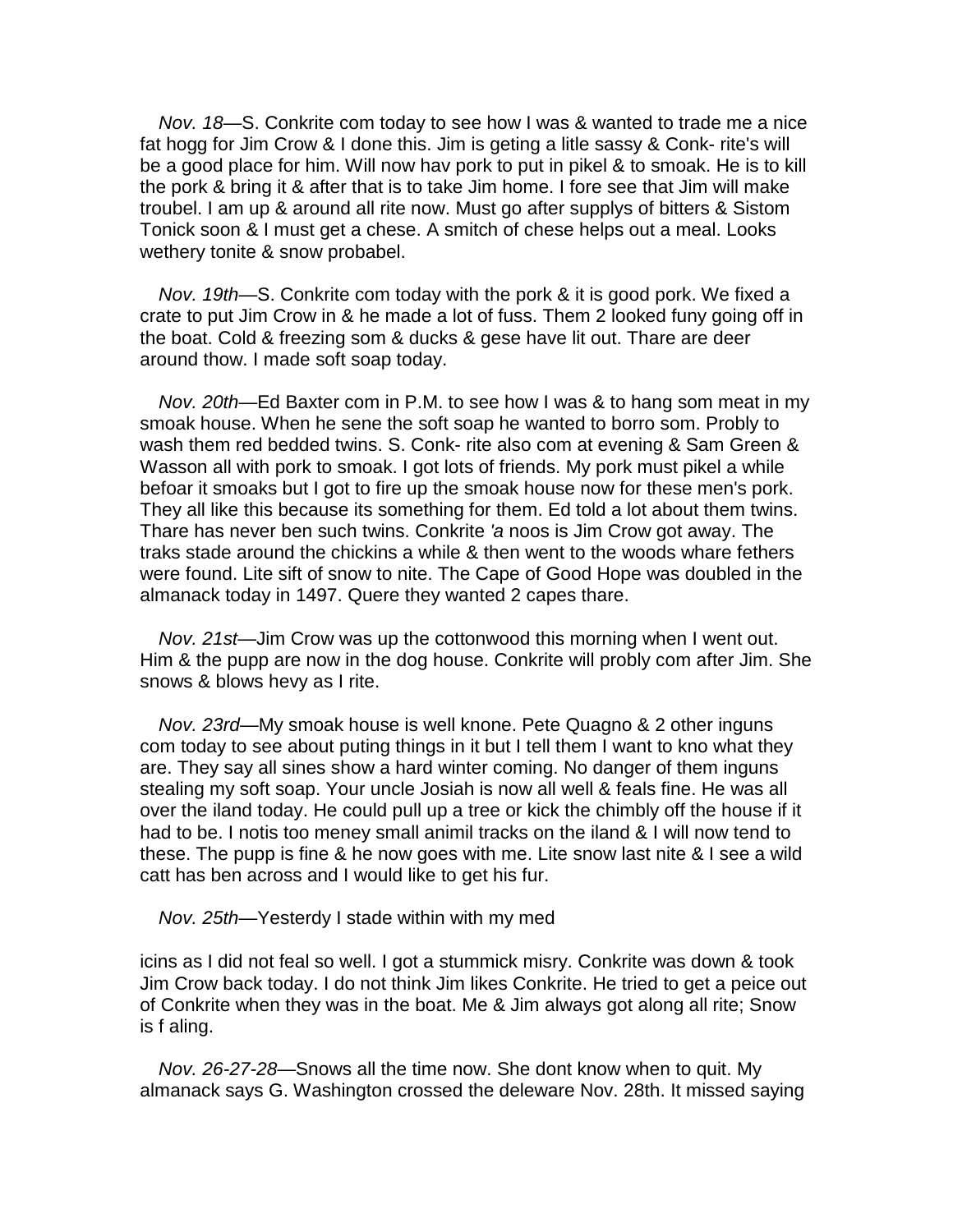what yeare but he got whare he wanted to go. Moon was full on the 26th but not sene.

*Nov. 29th*—S. Conkrite com with som meat to smoak today & it looks like bear meat. I fear Jim Crow is now in the smoak house. That man knos nuthing of how to keap pets. I was off in the woods when Conkrite com but I kno it is Jim all rite. He was a fine bear & affecksionet. I wish Conkrite had his dam pork back & I had Jim Crow.

*Nov. 30th*—That meat is not Jim at all for Jim is back & up the cottonwood this morning. He did not want to com down but him & the pupp are in the dog house as I rite. Jim likes it around heare. Mackarel sky tonite & changing wether probabel. Nov. a remarkabel month all through.

*Dec. 1-2-3-4-5-6*—I ben fealing porly now som time with the misry in my stummick. Tried som of all my internal medicins & feal som beter today. Hav rubbed my Rumatiziam with Pain Killer & took pills both blue & pink that are for liver complaint. Poor old Tike was sick too. I gave him the box of condition powders I got in the fall for the chickins but he quit that nite. This was on Saturday the 4th. The powders may not hav kep well or maybe not good for a dog. I lost my best friend. Bad wether now. I think animils should have no medicin at all of eny kind.

*Dec. 7th*—Ed Baxter com today to see how I was & to get his smoaked pork. I promis to take Christmas diner with Ed & Wife. I must take presents for James & John. Likely a buckett of soft soap will be good for them 2. Looks gusty & snowy tonite.

*Dec. 8th—*S. Conkrite & Green & his friend Was- son all com to see how I was today & get their smoaked stuff. Conkrite says would like me to keap Jim Crow a while longer for he is too meney up to his place. This I will do for Jim & me get along fine. Jim went up the cottonwood when he sene Conkrite. Thares too meney smoak houses on this iland & too much smoaking going on for other pepil. Snow storm slanting from the north west & drifting som as I rite. I fore saw this last nite. I think Conkrite is the one that is too meney up to his place instid of Jim Crow. I got wether pains in both back & legs now.

*Dec. 9th*—Now she snows. Big drifts. Can not see dog house from window. I now got Jim Crow & the pupp in the house. My wether pains som worse. Must stay in my blankett.

*Dec. 10th*—A soft thaw has come on sudden. A warm sun prevales & evrything all slushy. Good wether for wet feet. Your uncle still stays within.

*Dec. 12th*—Both S. Conkrite & Ed Baxter com today & brought me a new almanack for next yeare. This is the first time they ever com that it was not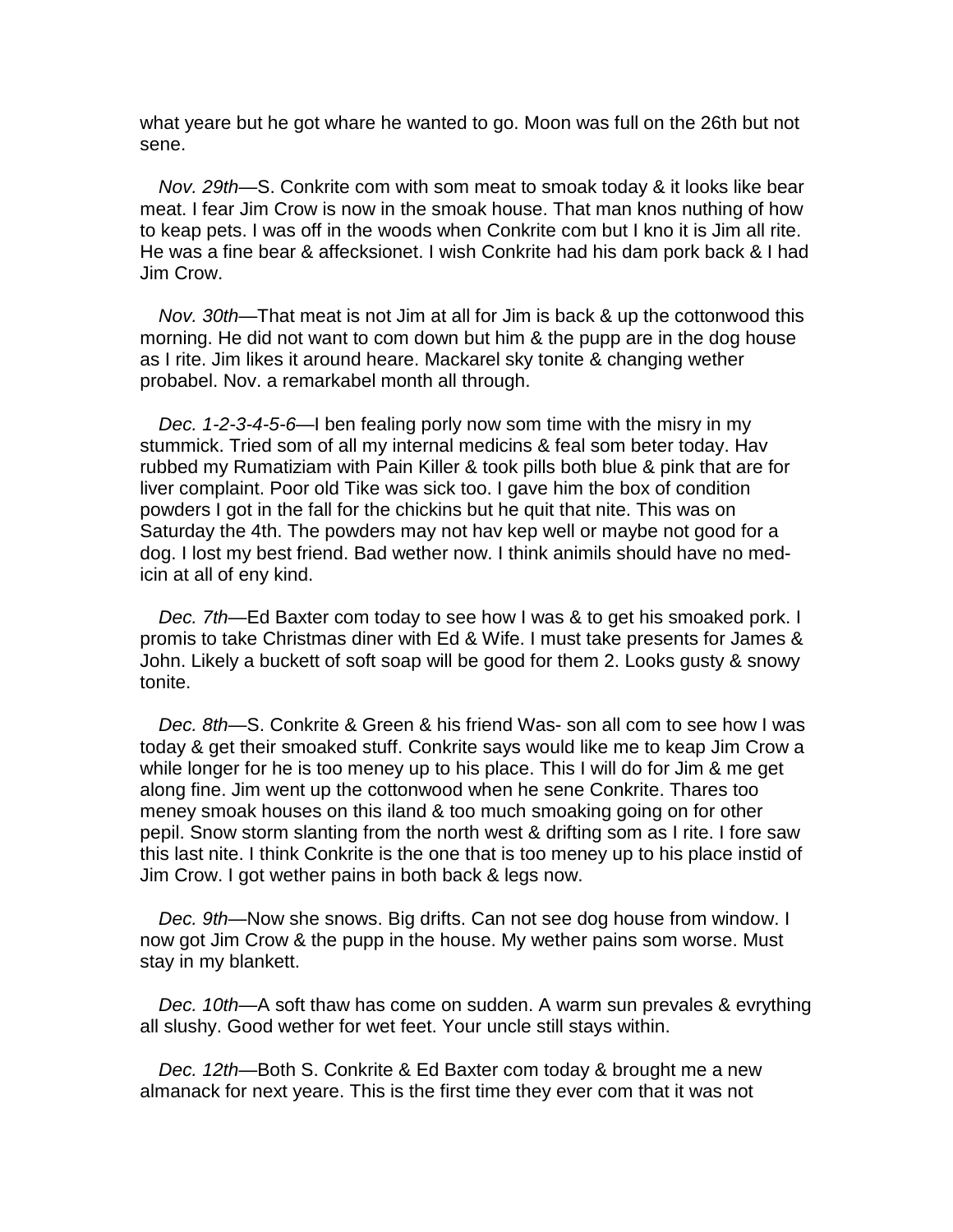somthing for them. They said I don litle favers for them & they would like to make me this litle present. This all shows that if you keap being good to pepil all your life some day they will bring you a nice litle almanack. Probly they will want somthing next trip. I gave them som Sistom Tonick & they liked that. Ed Spoke of them 2 twins & they are both well & awful smart. He asked if my smoak house was still in good working order & if my hens ben laying well lately & if I had plenty of potattoes on. hand.

*Dec. 13th*—Them 2 inguns that come heare last with Pete Quagno & his squa com today & their noos is that Pete & his squa are both sick & wanted tobaco. I sent Pete 2 pink pills. Them 2 inguns wanted me to send Pete & his squa a big lot of tobaco by them but they did not know that your uncle Josiah was setting around smoaking befoar eny of them was born.

*Dec. 14th*—Last nite I read in my noo almanack. I notis it predicts worse wether for next yeare. Storms & Tempests will prevale with intense frosts probabel at times, but thare will be much changabel wether & meney meteors that will betoken war. Thare will be awful winds on Parts of the Earth. In the back are som Prophesies made by the Seventh Son, which I copy down. He says thare will be wars and rumours of wars & Turbulence & Teror will apear on evry hand & cloudds of darkest hue will hang over the World in the East. Fires will abound & Tumults & Bloodshed & Plots & Uprores in som Nations. Subject Pepils will turn & bite the hoof that holds them down. A certain Luckless King may loose his hed & something may hapen to the Pope. Armed Men may march to & fro & meney will be smitten to the Dust. Blood will be shed in Ireland. Tyrants will shake their Rods & the Torch of Discord will be hurled in Crimea. The Couch of Mortality will be spred & meney pepil will die during the yeare. Low Moans of the Oppressed will be heard in Italy. It is all bad noos in the almanack for next yeare. The 7th Son predicts that Flocks of Boobies will assale the TRUTHS OF PROPHESY. He predicts no troubels for eny whare around here. Your uncle Josiah is in out of the wet.

*Dec. 15th*—Sam Green com & says his friend Was- son is sick & wants som medicin. I give him som of each kind but I ought to see the simptoms. Was- son does not kno what ales him but my medicin will probly fix him up. He probly has stummick complaint. Stedy freezing wether now.

*Dec. 16-17-18—*Evrything is froze tite & so is the pump. I ben out on trips & I think one ear is froze. I tended to a lot of bisness. I got supplys & same kind of almanack for next yeare that I ben having. I notis the predictions in it are not half so bad as the one that was fetched for the litle present by Conkrite. He probly wanted to scare me into the woods. I notis he keaps the same kind I do & he gave me the other. I stopped at his place today & I saw Green & Wasson & J. Podnutt thare. Wasson got well. Those were all good medicins I sent. Their noos is timber theves are at it again down the river. Wasson hunts down thare & he wants us all to form a possy and chase them out of the country but your uncle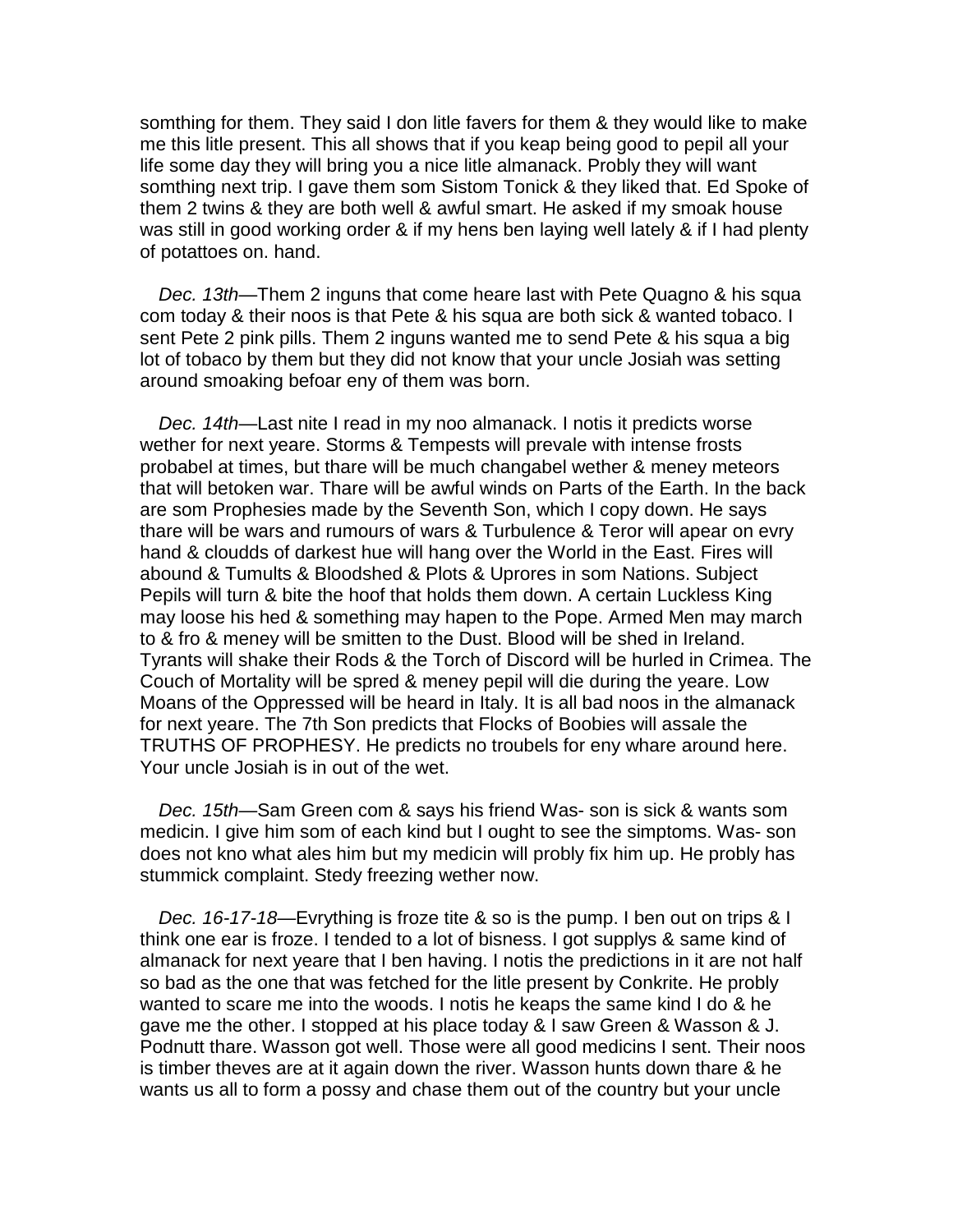chases nuthing these days he does not want. I tell them the owners must be notified. I do not know what them old mud turkels talk about all the time up to Conkrite's. I got som candy for Jim Crow & I paid Conkrite for his pork at a low price & Jim is now mine again. Jim is good good company if you kno how to get along with a bear. I got a noo medicin. Instant Relief for Internal Disorders. Will try on sombody that corns to see how I am & to borro medicin. It looks like a good remedy. This has ben an active day.

*Dec. 20*—Think I got som cold on my trip Satur- dy. Am taking the noo remedy but do not yet kno what it will cure. I notis that 2 things that are on the wrapper I am troubeled with. Big snow storm now going on.

*Dec. 21-22-23-24*—Your uncle Josiah has felt prety poorly for these 4 days. Hav taken my medicins stedy. Think I am now beter. Must go to Baxter's tomorro. Wether clear & cold.

*Dec. 26th*—I took diner up at Baxter's & it was a good diner. We had chickin fixings & cooked appels & a grate dele of other things & pie of all kinds. I took the chickins up. We talked & smoaked & in P.M. Ed got his fiddel out & playd hoppy tunes on it. A string was busted but he done well with

the rest. I got along fine with them 2 twins. Their parents hav a lot of plesure with them babys. I had them on my lap & it took me back to when I had 2 litle boys that did not kno beter than to like to be around with their pa, I wish I had them litle boys back now. They grew up & went away probly looking for beter friends. It is lonesom heare on the iland with them & their mother all gone; once in a while I find somthing around they playd with & things their mother had & them things are what I got left. I must hav the Baxters down heare next Chrismas if I am around. I will cetch them twins some young rabbitts when they get old enough & som young mudturkels & pollywoggs to play with like I used to do. Full moon at nite on my way back to the iland & them 2 litle boys was asleep when I left.

*Dec. 27-28-29-30*—I ben too sick to rite in. my wether book.

*Dec. 31st*—This was the last day of the yeare & whatever hapened is now all over. It is awful cold & still outside & once in a while I heare frost cracking in the woods. The yeare is now coming to its end in a few minits. It is prety late for me to be around but I am waiting for the old clock to strike 12. Maybe next yeare at this time I will be asleep. It is awful lonesom heare tonite & I wish I had my folks around or if them 2 litle boys was only heare or sombody. Maybe tomorro Bombcdy will com. I notis by the looking glass that the old man' hed is prety white. He has ben frosted som. He now goes into his blankett for the yoare ends as he rites.

the rest. I got along fine with them 2 twins. Their parents hav a lot of plesure with them babys. I had them on my lap & it took me back to when I had 2 litle boys